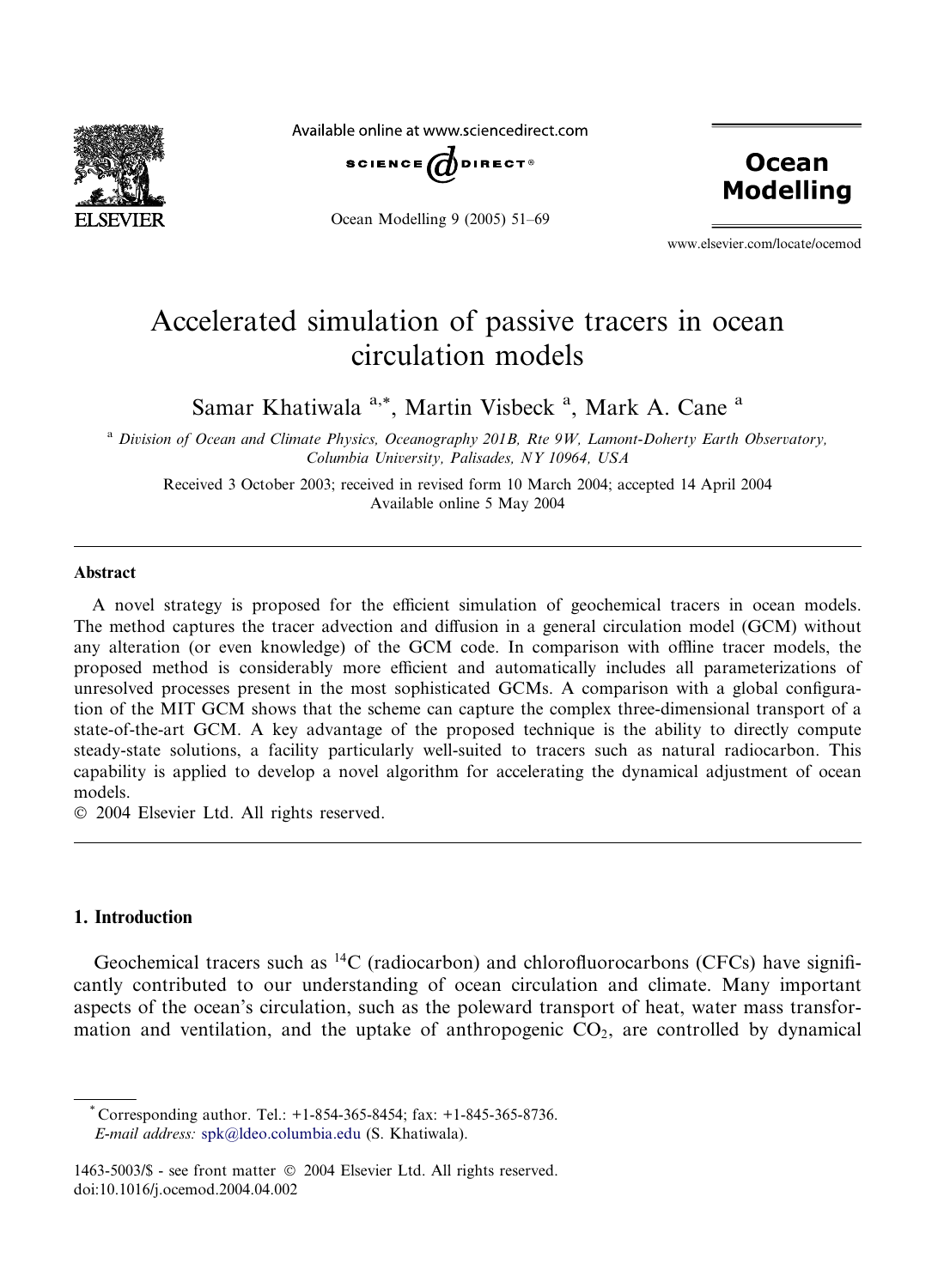processes (e.g., mixing and convection) that are difficult to directly observe. Our knowledge of these processes, and their impact on the large scale circulation must be indirectly inferred from observations of chemical tracer distributions. Tracers have proved to be particularly powerful tools when combined with ocean general circulation models (GCMs). (See England and Maier-Reimer (2001) for a review.) However, the ability of oceanographers to exploit the tools of numerical models and chemical tracers through long simulations on climatic timescales is severely limited by available computational resources. Long integrations are a necessity. Tracers such as natural radiocarbon take several thousand years to approach a steady-state, a problem exacerbated by the fact that the dynamical adjustment timescale, especially for the deep ocean, is also hundreds to thousands of years. Consequently, such simulations at sufficient resolution remain out of the reach of all but the fastest supercomputers.

Both problems have been long recognized. For passive tracers, one solution is to use an ''offline'' model in which tracers are advected and diffused by a flow field archived from a previous GCM run. While this allows the use of somewhat longer time steps, the computational expense is still very large. More significantly, offline models have difficulty in accurately representing vertical fluxes due to deep convection, and can also potentially distort the seasonal cycle (Ribbe and Tomczak, 1997; England and Maier-Reimer, 2001). Since convection at high latitudes is the primary mechanism by which many climatically important tracers penetrate into the ocean interior, this is a fundamental limitation of offline models. Another solution (Aumont et al., 1998), developed for steady-state rather than transient tracers, is to initialize the model with a state closer to the equilibrium solution. The initial condition is produced from integrating a coarse-resolution offline model. This method is, however, only appropriate for steady state tracers and cannot be used to study, say, CFCs.

A number of ad hoc acceleration techniques have been proposed for the dynamical adjustment problem. One such method uses unequal time steps in the tracer and momentum equations (Bryan and Lewis, 1979; Bryan, 1984). While this use of ''distorted physics'' can considerably speed up the approach to steady-state, it still requires long integrations, as the equilibration of temperature and salinity in the deep ocean is rate limited by the slow along and across isopycnal diffusion of tracers and can take several thousand years (Danabasoglu et al., 1996). Additionally, there is also the potential for distorting the seasonal cycle, although the issue is still under debate (e.g., Wang, 2001; Huang and Pedlosky, 2002).

Motivated by the potential range of applications to climate and tracer modeling, we have developed a novel technique, called the ''matrix method'', for the accurate and efficient simulation of passive tracers. Compared with offline tracer models, this method is both significantly more efficient and automatically includes all parameterizations of physical processes such as convection and eddy-induced transport found in state-of-the-art ocean GCMs. A key advantage of the technique over more traditional approaches is the facility to directly compute steady state solutions, without simulating the transient. Furthermore, the scheme provides the adjoint tracer transport model at no additional computational cost. Here, we describe the matrix method and present results from several numerical experiments to illustrate its application to tracer problems, and to show that the technique can successfully capture the complex three-dimensional transport of a state-of-the-art ocean general circulation model. As an important application of the steadystate capability of the scheme, we also present a new algorithm for accelerated spin-up of ocean GCMs.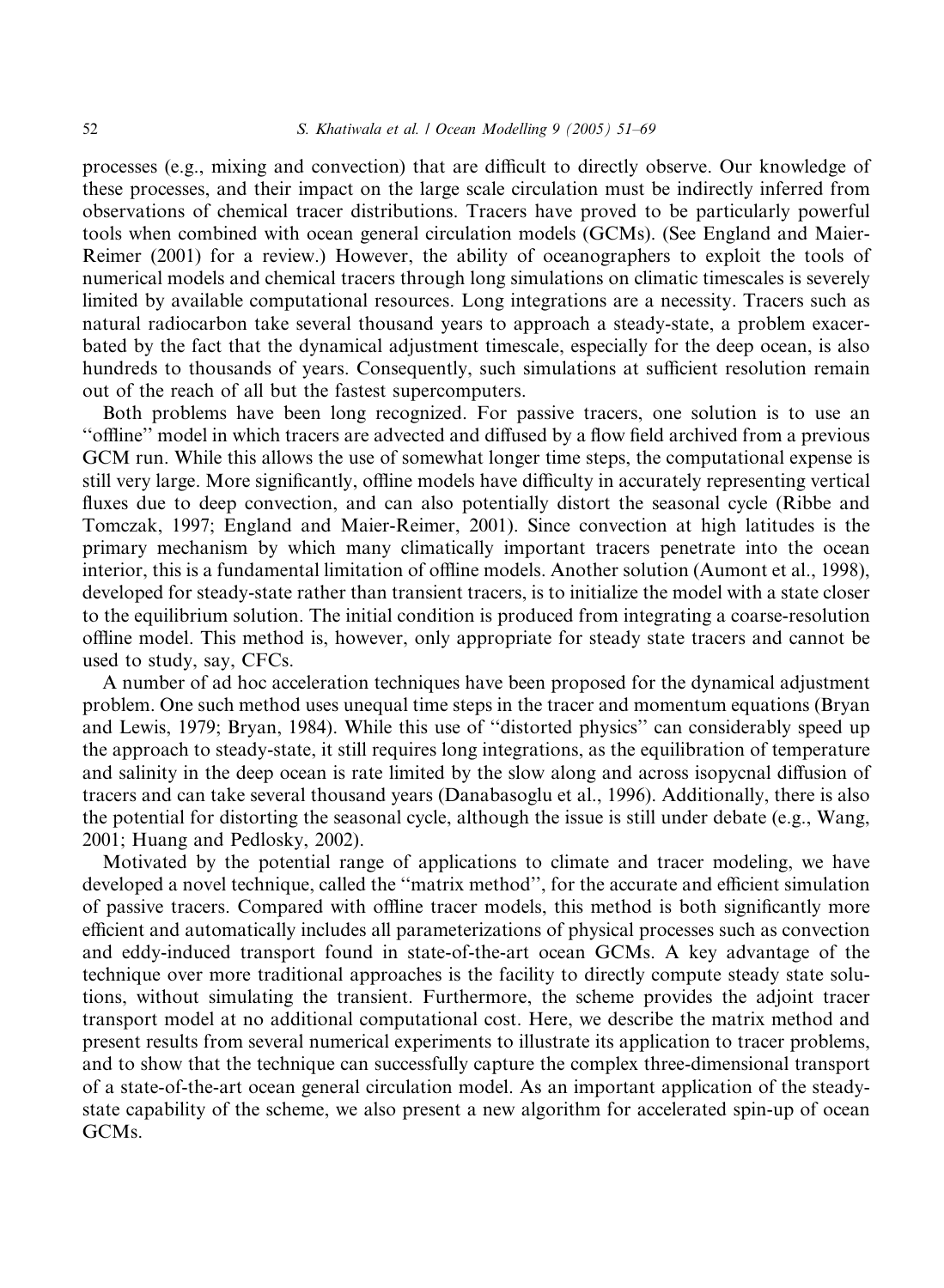#### 2. A matrix approach to tracer transport

The time evolution of passive tracers in the ocean is governed by a linear advection-diffusion equation. A GCM solves a discretized version of this equation. Our approach is based on the recognition that for a passive tracer, the discretized advection-diffusion equation can be written as a linear matrix equation:

$$
\frac{\mathrm{d}\mathbf{c}}{\mathrm{d}t} = \mathbf{A}(t)\mathbf{c},\tag{1}
$$

where c is the vector of tracer concentrations at the grid points of the GCM. The matrix  $A(t)$  is the ''transport matrix'' which results from discretization of the advection-diffusion operator and includes the effects of advection, diffusion, subgrid scale (SGS) processes, and surface boundary conditions (BCs). Note that c is merely a vector representation of a discretized three-dimensional tracer field. The influence of boundary conditions can be seen explicitly by splitting A into an "interior" matrix  $A_I$  and a "boundary" matrix  $B$ :

$$
\frac{\mathrm{d}\mathbf{c}}{\mathrm{d}t} = \mathbf{A}_{\mathrm{I}}(t)\mathbf{c} + \mathbf{B}(t)\mathbf{c}_{\mathrm{b}}(t),\tag{2}
$$

where  $\bf{c}$  is now the vector of interior tracer concentrations.  $\bf{B}$  is the operator which transports time-dependent surface boundary conditions  $c<sub>b</sub>(t)$  into the interior. These equations are readily generalized to include time-dependent, linear (as for radioactive decay) or nonlinear (as for biological tracers) sources and sinks, as well as flux BCs.

The representation Eq. (1) (and Eq. (2)) of the advection-diffusion equation is not new. Nevertheless, it is useful to illustrate the idea of representing tracer transport as a matrix equation through a simple example. The one-dimensional diffusion equation,

$$
\frac{\partial C}{\partial t} = \kappa \frac{\partial^2 C}{\partial x^2} \quad 0 < x < L
$$

with boundary conditions

$$
C(x = 0, t) = a(t) \quad \text{and} \quad C(x = L, t) = b(t),
$$

is sufficiently simple that the matrices  $A_I$  and **B** can be derived explicitly. Discretizing in space with a centered scheme we obtain,

$$
\frac{dC_i}{dt} = \frac{\kappa}{(\Delta x)^2} (C_{i+1} - 2C_i + C_{i-1}), \quad i = 1, ..., N,
$$
  
\n
$$
C_0 = a(t) \text{ and } C_{N+1} = b(t),
$$

where  $\Delta x$  is the grid spacing, and  $C_i$  is the tracer concentration at  $x = i\Delta x$ ,  $i = 0, \ldots, N + 1$ . In matrix form, we then have

$$
\frac{d}{dt} \begin{bmatrix} C_1 \\ C_2 \\ \vdots \\ C_{N-1} \\ C_N \end{bmatrix} = \frac{\kappa}{(\Delta x)^2} \begin{bmatrix} -2 & 1 & & & \\ 1 & -2 & 1 & & \\ & & \ddots & & \\ & & & 1 & -2 & 1 \\ & & & & 1 & -2 \end{bmatrix} \begin{bmatrix} C_1 \\ C_2 \\ \vdots \\ C_{N-1} \\ C_N \end{bmatrix} + \begin{bmatrix} \kappa/(\Delta x)^2 & 0 & & \\ 0 & 0 & & \\ & \vdots & & \vdots & \\ 0 & 0 & & \\ 0 & \kappa/(\Delta x)^2 \end{bmatrix} \begin{bmatrix} C_0 \\ C_{N+1} \end{bmatrix}
$$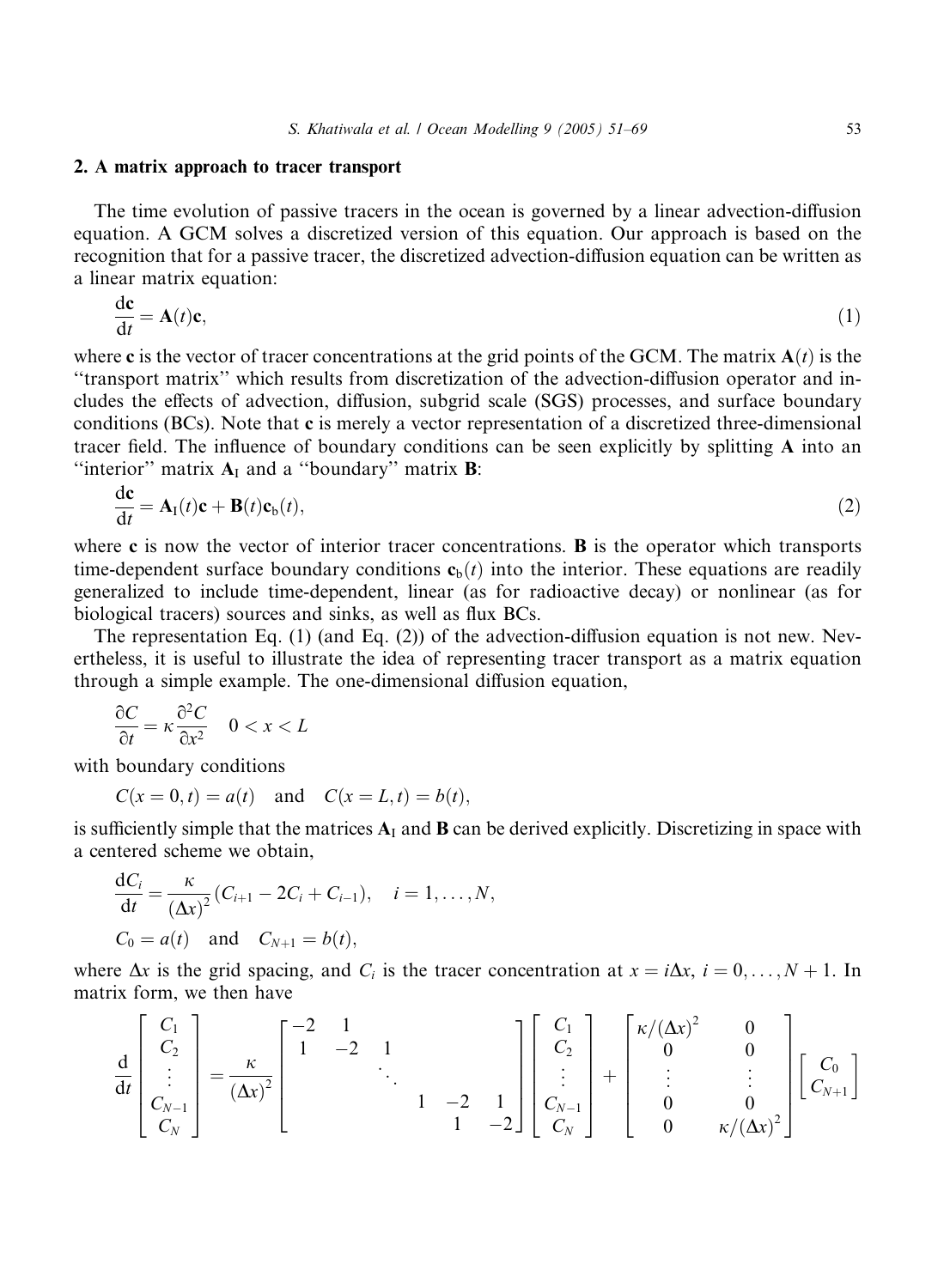which, with  $\mathbf{c} \equiv (C_1 \dots C_N)^T$  and  $\mathbf{c}_b \equiv (C_0 C_{N+1})^T$ , is in the form of Eq. (2) with the matrices  $\mathbf{A}_I$  and B explicitly written out. While this is a particularly simple example, any linear transport equation, however complex, can be written in matrix form, although it is often difficult to obtain the explicit form of the matrix.

#### 3. An empirical scheme for obtaining A

Clearly, it would be quite time consuming to directly code the advection-diffusion equation, including various parameterizations, for an arbitrary ocean geometry in the form of Eq. (1). Recognizing this, we instead take an *empirical* approach to the problem: we will estimate the elements of A by utilizing a GCM. The underlying idea exploits the following fact: A times a unit vector  $\Delta_i$  (a vector with "1" in the *j*th row, and "0" in all other rows) equals the *j*th column of A. This suggests a recipe for computing A:

- In a GCM, initialize the tracer field to a "unit vector"  $\Delta_i$ , i.e., "1" at a single grid point, and "0" elsewhere.
- Take one time step, and evaluate the finite difference tendency.
- Reinitialize the tracer field to  $\Delta_i$ , integrate the GCM one more time step, and recompute the tendency.

This procedure is repeated for a specified number of steps, and the tendencies averaged (see below). Finally, we equate the average tendency to the jth column of A. By repeating this procedure for other unit vectors, all columns of A can be computed.

Note that the tracer field is reset after each time step. This reinitialization distinguishes our method from, say, that of Stammer and Wunsch (1996), who computed the response to Gaussian (rather than point) perturbations. Mathematically, their approach was directed at obtaining empirical (dynamical) Green's functions, in essence,  $exp A t$ , while we are interested in A itself. (Because A is extremely sparse while  $\exp A t$  is a full matrix, there are advantages to working with A.)

The averaging of the tendency requires further comment. If the GCM transport is timeindependent, a single time step is sufficient to estimate A. In practice, however, this is seldom the case and averaging the tendency in time is crucial, particularly for numerical stability. (The short time scales associated with convective mixing may potentially make the matrix stiff.) The appropriate averaging period will be determined by the variability of the transport and the timescale of interest. For instance, if the transport has a seasonal cycle, an averaging period of 1 month may be acceptable. It remains to be seen whether the transport due to a turbulent flow (as in a high resolution model) can be accurately captured by our approach.

The naive approach described above has two principle drawbacks, which we address immediately below. First, the method is not very practical as each column of A, i.e., each grid box, requires a separate tracer simulation. Second, the unit vectors used to assemble the matrix may not be the optimum basis from a numerical standpoint.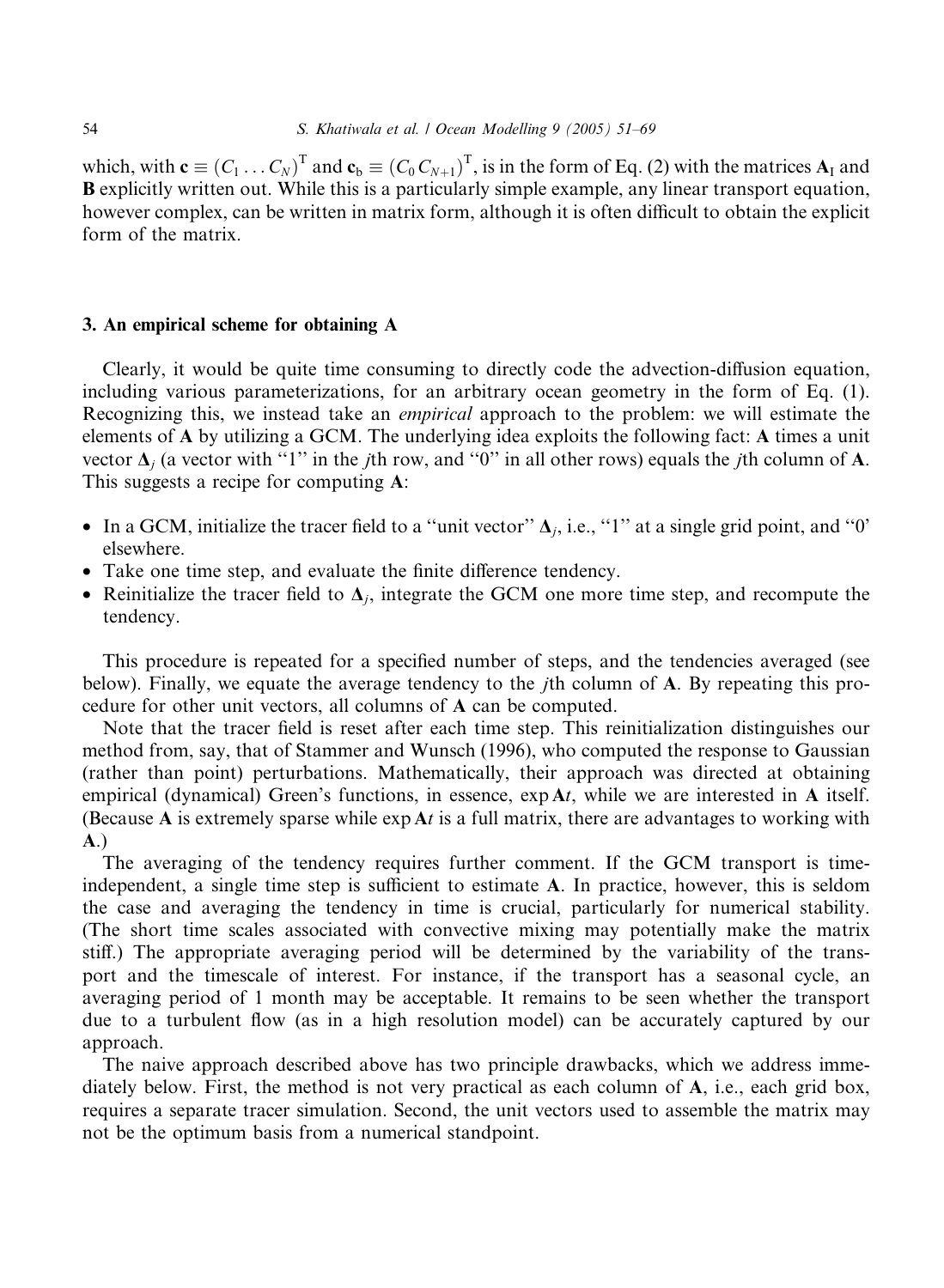#### 3.1. A more efficient approach

Physically, the sparseness is due to the fact that in a single time step tracer can only spread a finite distance, i.e., grid cells typically communicate only with their nearest neighbors. (In the vertical, convective adjustment can spread the tracer further, but this is restricted to small regions at high latitudes.) To exploit this limited ''connectivity'', we subdivide the domain into a nonoverlapping set of ''tiles''. Each tile is composed of a grid cell and an associated ''halo'' of neighboring grid cells to which tracer can spread in a single time step. (The halo can extend beyond the nearest neighbor as it typically does in the vertical.) Instead of initializing the tracer field to a unit vector, we set it to a checkerboard pattern of 1's at the center of each tile and 0's elsewhere. In a single time step, tracer concentrations within each tile evolve independently of those within other tiles. Thus the tiles within a set can be treated as a single ''tracer'', and we may compute a large number of columns of A simultaneously. The process must be repeated for each point within a tile, so the number of tracers required is on the order of the (maximum) number of points within a tile (see Appendix B). The process of ''tiling'' an irregular 3-d domain is readily automated.

The improvement in efficiency is dramatic and increases with the size of the problem. For example, a 2.8° global model with  $\approx$ 53,000 grid points requires 53,000 independent tracers with the first approach. The number of independent tracers required in the second approach is roughly  $10 \times$ (number of vertical levels), here, 200. This number does not increase as the horizontal resolution increases. Being independent, they may be integrated in parallel (see below). A further gain in efficiency, without loss of accuracy, can be obtained by limiting the halo to nearest neighbors in the vertical in regions where deep convection is known to be absent.

## 3.2. Smoother basis vectors

The naive method proposed above requires calculating the response (tendency) to a ''delta'' initial condition (IC) so that each tendency directly gives a column of A. Unit vectors, however, are also highly discontinuous, which leads to numerical inaccuracies. Linear advection schemes generally result in overshoots in the face of strong tracer gradients; delta initial conditions obviously create very strong gradients. Nonlinear advection methods (''flux limiters'') are numerically more stable, but generally tend toward an ''upwind'' scheme for strong tracer gradients. (While the advection-diffusion operator is always linear for a passive tracer, it is often implemented using nonlinear methods.) Upwind schemes are notorious for their numerical diffusivity, and as a consequence the matrix calculated from unit vectors will be too diffusive.

A solution to this problem is to use smoother basis vectors (initial conditions). The task of assembling A from GCM tendencies is no longer as straightforward since the ''response'' at any grid point is now a combination of the ''impulse'' responses due to the initial tracer concentration at many different grid points. To obtain A, these responses must be deconvolved. Moreover, the basis vectors must allow the computational efficiency of the method to be maintained. As a first step in investigating the feasibility of carrying out this complex procedure, we have modified the basic algorithm to apply ICs which are smooth in the vertical only. Arguably, since transport in the vertical plays a key role in ocean ventilation, any refinement of our method must first be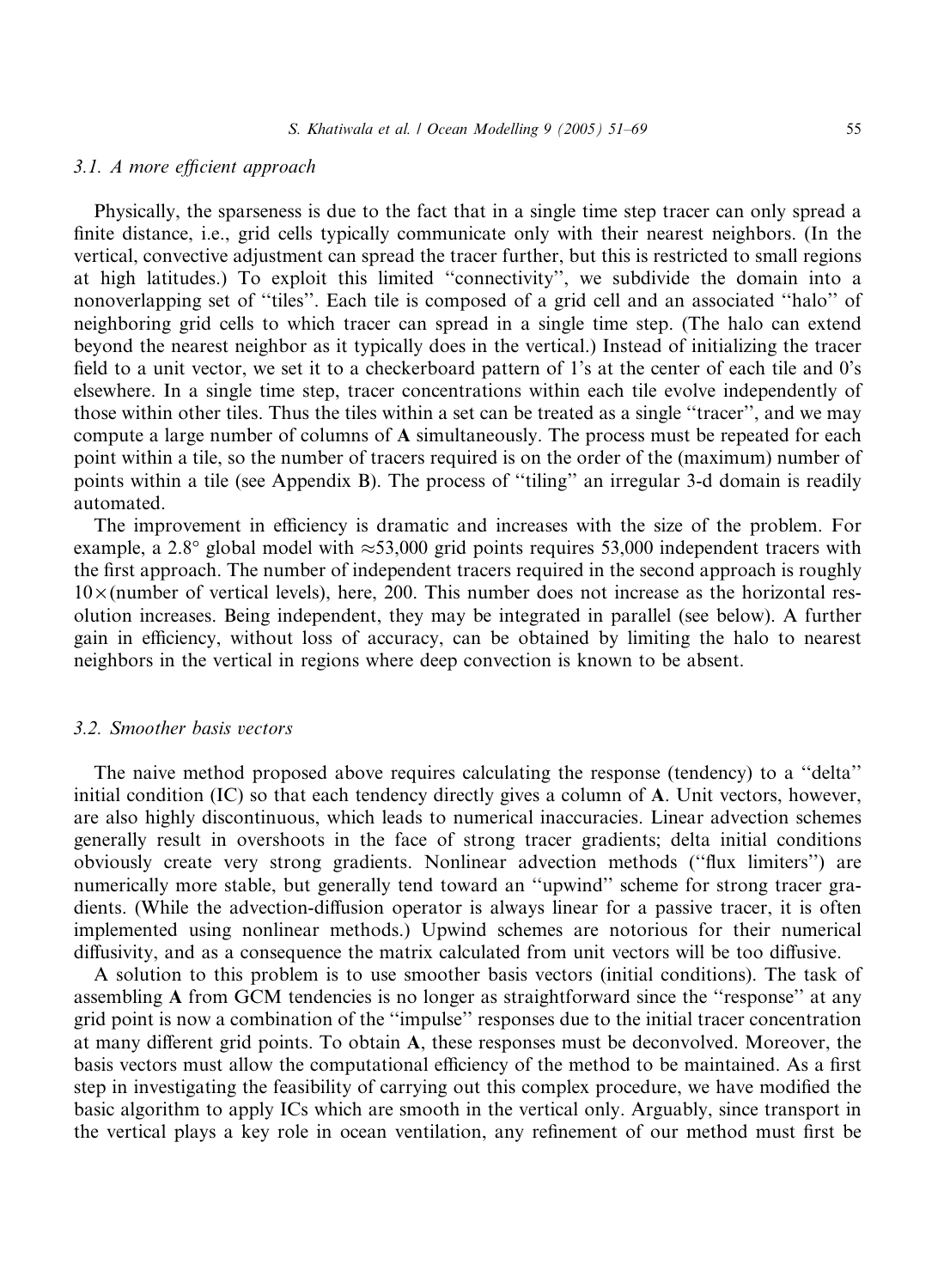directed at improving this aspect of the calculation. (The general problem of a 3-d smooth basis is rather more difficult, and one we are currently addressing.)

The modified algorithm is as follows. We subdivide the domain into nonoverlapping tiles which extend over the entire water column. At the center of each tile, we apply a nonzero IC that varies smoothly in the vertical at that horizontal position, but is zero elsewhere in the tile (see Fig. 1). Since the IC is spread out over many grid points, there is no longer a one-to-one correspondence between a tendency vector and a column of A. However, the tiles are still decoupled from each other, and we can associate a "local" transport matrix  $A<sub>local</sub>$  with each tile, characterizing the interactions between the grid cells of that tile. A<sub>local</sub> is of size  $n \times nz$ , where n is the total number of grid points in the tile, and  $nz$  the number of points in the vertical. Focus now on a particular tile. Denoting the IC in the vertical by  $\phi_i$ , the GCM is integrated as before, and we equate the tendency vector  $\mathbf{T}_i$  to  $\mathbf{A}_{local} \boldsymbol{\phi}_i$ . We repeat these steps for *nz* linearly independent ICs (vectors), resulting in *nz* tendency vectors. Defining matrices T and  $\Phi$  with  $\mathbf{T}_i$  and  $\mathbf{\phi}_i$  as their *i*th columns, respectively, the above procedure may be written as:  $T = A_{local} \Phi$ . Since the  $\phi_i$  (the columns of  $\Phi$ ) have been chosen to be linearly independent,  $\Phi^{-1}$  is guaranteed to exist. We then have:  $A_{\text{local}} = T\Phi^{-1}$ . The elements of  $A_{\text{local}}$  go directly into A. (Note that  $\Phi^{-1}$  may be pre-computed.)

This new level of complexity in the algorithm can be handled offline. Thus, once the GCM has been modified to reinitialize the tracer field and compute tracer tendencies at each time step, no further changes to the GCM code are required. (See Appendix A for a discussion of the technical issues involved in implementing the matrix algorithm.) Note too, that the use of smoother basis functions does not increase the number of GCM integrations.

## 3.3. Important aspects of the matrix algorithm

• The circulation embedded in A, by construction, satisfies the (finite difference) equations of motion and automatically incorporates transport due to all parameterized subgrid scale processes (eddy-induced mixing, convective adjustment, etc.) represented in the GCM.

• The resolution at which we wish to simulate tracers is flexible since there need not be one-toone correspondence between the elements of  $c$  and the GCM grid cells. The vector  $c$  can be taken as a spatially averaged version of the GCM tracer field. (A is then computed by taking an



Fig. 1. Schematic to illustrate matrix algorithm. Shown (left) is a vertical column of the GCM (gray) surrounded by a "halo" of grid cells. On the right is a typical basis vector  $(\phi)$ , i.e., initial condition, applied to the central column of the tile.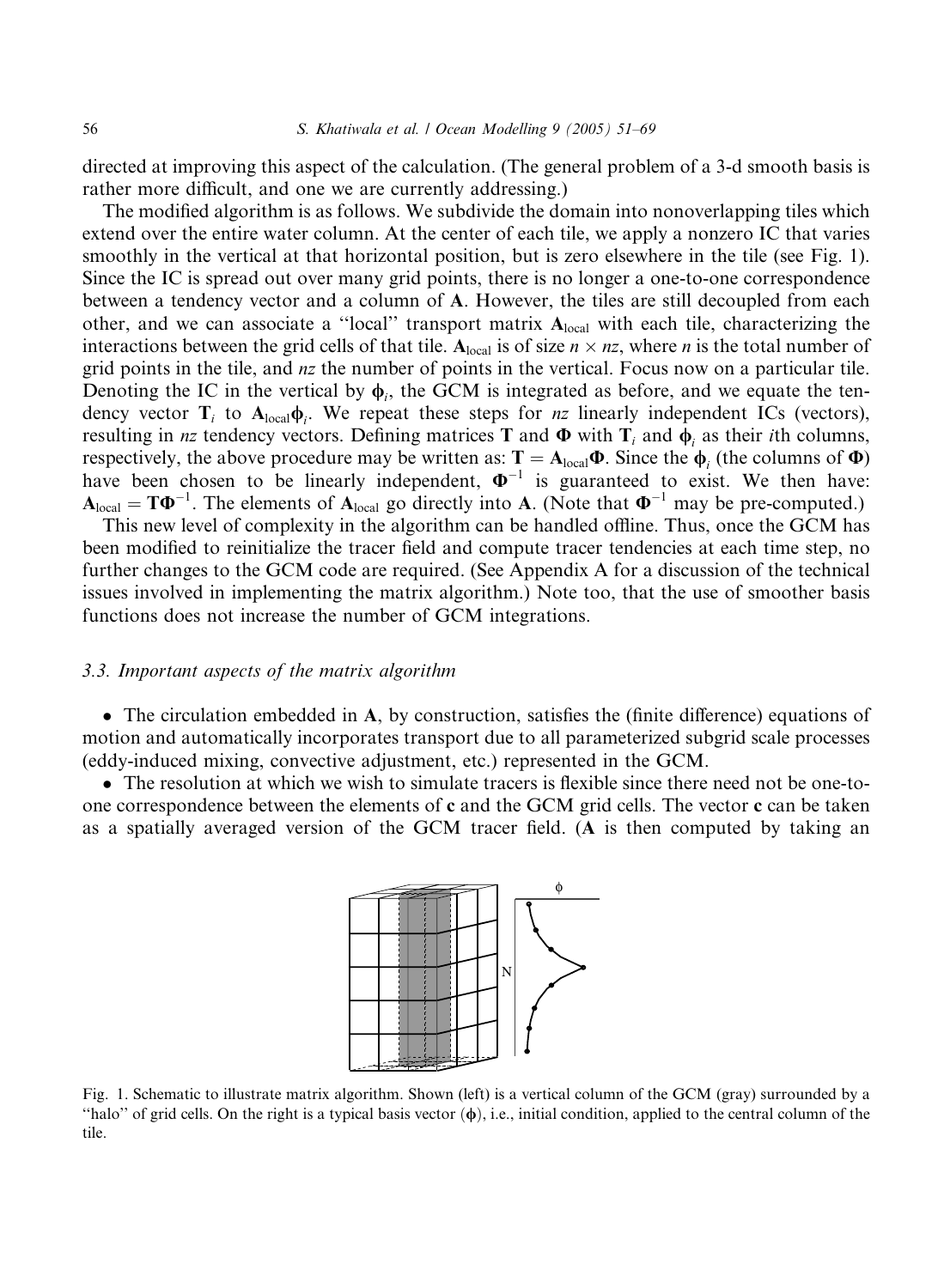appropriate weighted average of the GCM tendencies.) In the extreme case in which c has been reduced to a few elements, Eq. (1) would resemble a traditional box model, with the added advantage of dynamically consistent fluxes between ''boxes''. This ''coarse graining'' considerably reduces the computational task of estimating A. Note that, it is tracer fluxes that are averaged onto a coarser grid; the GCM itself is still run at full resolution. Arguably, this may be more accurate than integrating the GCM at the (lower) resolution at which the matrix is required.

• The transport matrix is extremely sparse due to the finite speed of advection and diffusion. For example, an  $O(53000 \times 53000)$  transport matrix for the global ocean (at 2.8° resolution) has fewer than 0.03% of its elements nonzero. Due to this sparseness, storage and computational requirements are drastically reduced.

• The algorithm is trivially parallelizable. Since each "tracer" can be integrated independently of other tracers, they can be simulated in parallel on different processors. With the widespread availability of ''Beowulf'' clusters A can be computed very efficiently in a reasonable amount of time. For example, on a 20 processor, commodity Beowulf cluster it takes  $\approx$  1 h to compute a seasonally varying transport matrix for the global ocean at 2.8° resolution.

• Variability (seasonality) in the circulation can be readily accounted for. For instance, the GCM could be integrated for a full year, and the average tendency for each month computed, resulting in 12 different A's. The optimum averaging period will be problem specific.

 There are a number of constraints on the elements of the transport matrix. First, the elements of each row of A sum to zero. This follows from the fact that a uniform tracer field will not change in time. This condition implies that A has a nonzero nullspace and is therefore not invertible. The interior matrix  $A<sub>1</sub>$ , however, is of full rank and its inverse does exist. Thus, with appropriate boundary conditions, the forward tracer problem is well-posed with a unique steadystate solution (if one exists, as it will if A and the BC are time-independent). Second, the diagonal elements of A are all  $\leq 0$  (strictly,  $\leq 0$ , but diffusion will ensure that the diagonal elements are negative), while the off-diagonal elements are  $\geq 0$ . This is obvious from the way A is constructed. When coupled with the Gerschgorin circle theorem, these two conditions imply that all the eigenvalues of A have a negative real part. Thus A is a stable matrix. Finally, the (volume) weighted sum of the elements of every column of A is zero. This follows from mass conservation.

• The technique can be readily implemented on any GCM with only minor modifications to the source code. Much of the complexity of the algorithm is in the pre- and post-processing of GCM input and output data, and is independent of the GCM, so it does not require a new code for each new GCM.

 The matrix formulation reduces the problem of tracer simulation to solving a system of coupled ordinary differential equations (ODEs). (Note that once the transport matrix has been computed, the GCM can be dispensed with.) These may be solved either analytically or by numerical integration. Indeed, if  $\bf{A}$  is time-independent, i.e., the transport is stationary, then the exact analytical solution to Eq.  $(1)$  with time-independent source (or BC) q is

$$
\mathbf{c}(t) = e^{\mathbf{A}t}\mathbf{c}(0) + \int_0^t e^{\mathbf{A}(t-t')} \mathbf{q} dt'.
$$
 (3)

(Recall, that  $G(t; t') = e^{A(t-t')}$  is the Green's function for this problem.) This solution can be very efficiently evaluated by fast matrix exponential (Krylov) methods (Sidje, 1998). These ''matrixfree" algorithms, which do not require the explicit computation of  $e^{At}$  (a formidable task), are not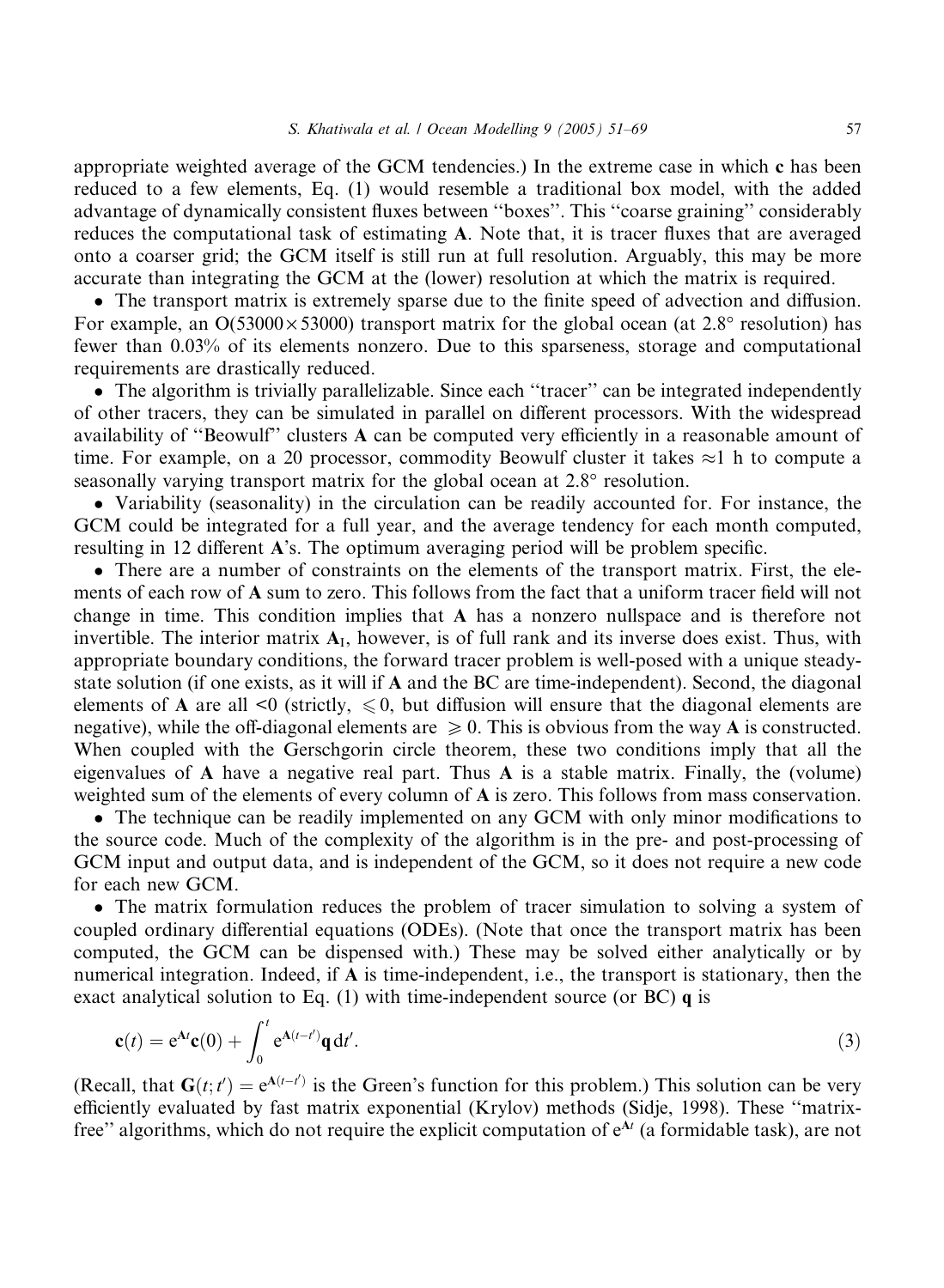memory intensive and are well-suited to large, sparse problems. The solutions shown below were computed using this method. (Fortran and MATLAB implementations of the fast matrix exponential algorithm are available in the EXPOKIT package (Sidje, 1998).)

In the general case with time-dependent A and  $c<sub>b</sub>$ , and arbitrary sources and sinks, an array of efficient solvers for initial value problems can be brought to bear on the problem (e.g., Press et al., 1992). The matrix method is especially well-suited to widely available software packages with built-in support for integration of ODEs and sparse matrices: MATLAB, for example. Thus, even large systems of equations (corresponding to high spatial resolution) can be rapidly integrated out to many thousands of years on a desktop computer.

Finally, we note that if  $\bf{A}$  is time-independent, or can be treated as such (say, an annual mean) then steady-state solutions can also be trivially computed by solving a system of linear equations of the form  $Ac_{steady} = b$ . This allows us to directly compute equilibrium fields of tracers such as radiocarbon, circumventing the need to perform very long GCM integrations.

 $\bullet$  *Adjoint tracer transport:* The adjoint to the tracer equation is required in many applications (e.g., Holzer and Hall, 2000). For a conventional GCM, even an offline one, construction of an adjoint, which must typically be integrated backward in time, remains a nontrivial task. (The recent availability of ''adjoint compilers'' (Giering and Kaminski, 1998) has made the task more manageable, but far from routine.) However, when written in matrix form, the adjoint is simply the transpose of  $A$  (i.e.,  $A<sup>T</sup>$ ) and thus trivial to compute. (The adjoint equation to be integrated is now  $-\dot{\text{dc}}/\text{d}t = \textbf{A}^{\text{T}}\textbf{c} + \cdots$ ).

## 4. Numerical results

To demonstrate the feasibility and usefulness of the matrix method, we have implemented the scheme in the MIT GCM, a state-of-the-art primitive equation model (Marshall et al., 1997). The MIT model features a variety of parameterizations to represent unresolved processes, such as isopycnal thickness diffusion (Gent and McWilliams, 1990) (GM), convective adjustment, and the K-profile parametrization (KPP) of Large et al. (1994). In the experiments discussed below, both GM and KPP are used. Unless stated otherwise, passive tracers are advected with the ''superbee'' second order nonlinear flux limiting scheme (Roe, 1985). An operator splitting method is used to improve performance in multidimensions. Active tracers are advected with a 2d order centered scheme, which requires a two level time stepping algorithm, here Adams–Bashforth, for stability. Below, we show results from two sets of experiments. In both experiments, the transport matrix was computed using the smooth basis algorithm of Section 3.2. (The basis vectors have the form  $\phi_i \sim \exp(-|1 - z/z_i|).$ 

## 4.1. Ocean sector

As a test case, we consider a simple ocean sector,  $1000$  m deep, and extending  $40^{\circ}$  zonally, and  $60^{\circ}$  meridionally. The resolution is  $2^{\circ}$  in the horizontal, and 100 m in the vertical. The model was forced at the surface by an idealized cosine wind stress, and by warming (cooling) at low (high) latitudes (by a relaxation BC on surface temperature). The forcing produces a gyre circulation in the horizontal and a meridional overturning cell driven by convection at high latitude. The cir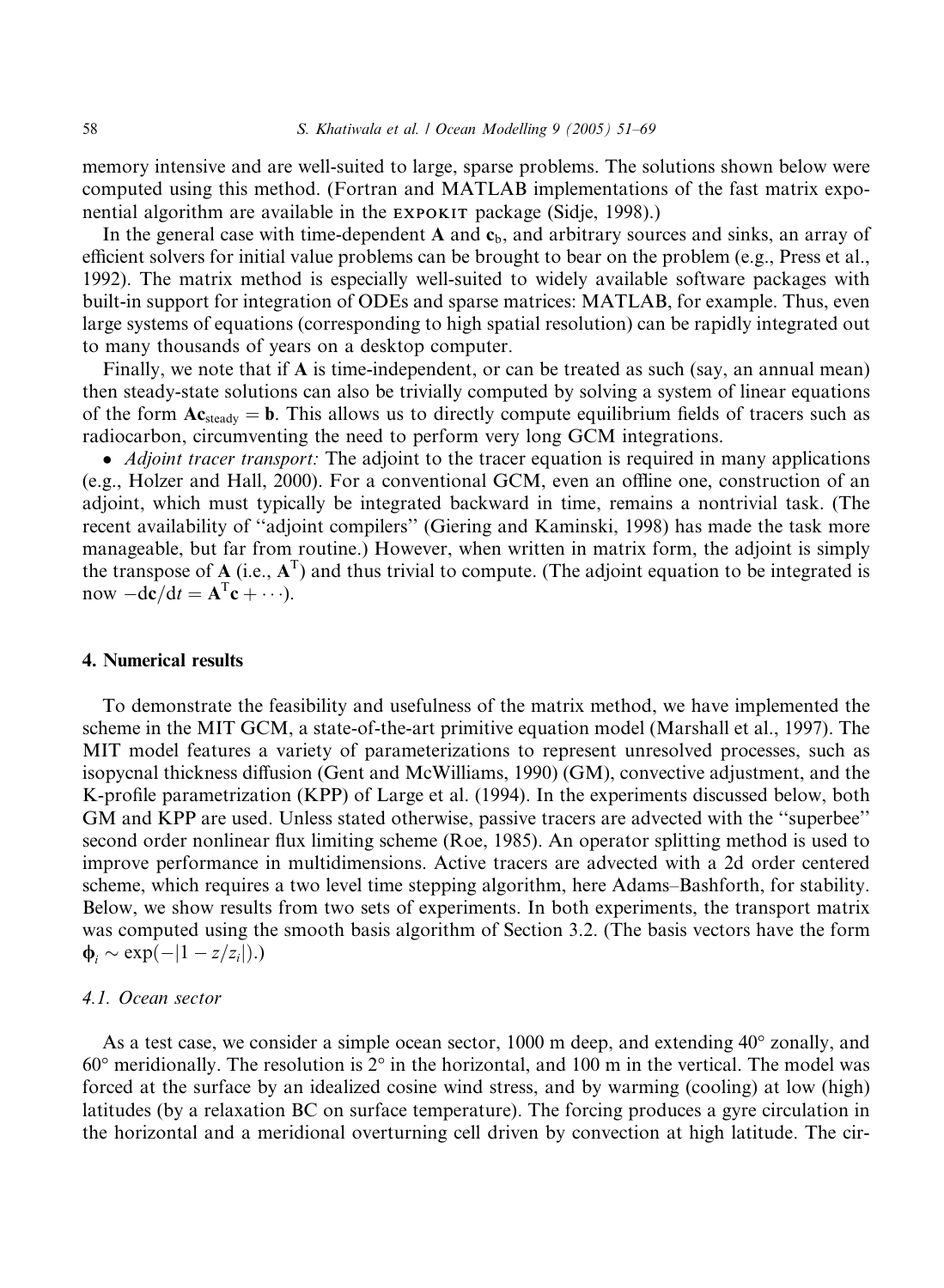culation was spun-up to a steady-state, and the matrix computed from a 1 month average of the tendencies.

#### 4.1.1. Initial value problem

We first compare the GCM and matrix solutions to an initial value problem. The tracer was initialized with a Gaussian concentration in the surface layer (Fig. 2) and zero in other layers. The GCM was then integrated for 30 years, and the corresponding matrix solution obtained by evaluating Eq. (3) with the fast matrix exponential algorithm. Since the initial condition is both localized in the horizontal and discontinuous in the vertical, the problem is numerically quite challenging, requiring a nonlinear flux limiting advection scheme in the GCM. Thus, this test of the matrix method is quite stringent.

The matrix solution is somewhat more diffuse than in the GCM as expected, since the basis vectors are discontinuous in the horizontal. Nonetheless, differences between the matrix and GCM solution are a few percent at most. The matrix method has largely reproduced the complex



Fig. 2. Passive tracer simulations to verify matrix solution. Panels on the left display the GCM solution, while those on the right show the difference between the matrix and GCM solution. Top three panels compare the solutions to an initial value problem. Shown is the surface concentration at time  $t = 0, 5$ , and 30 years. Bottom panels compare the mean age at 450 m.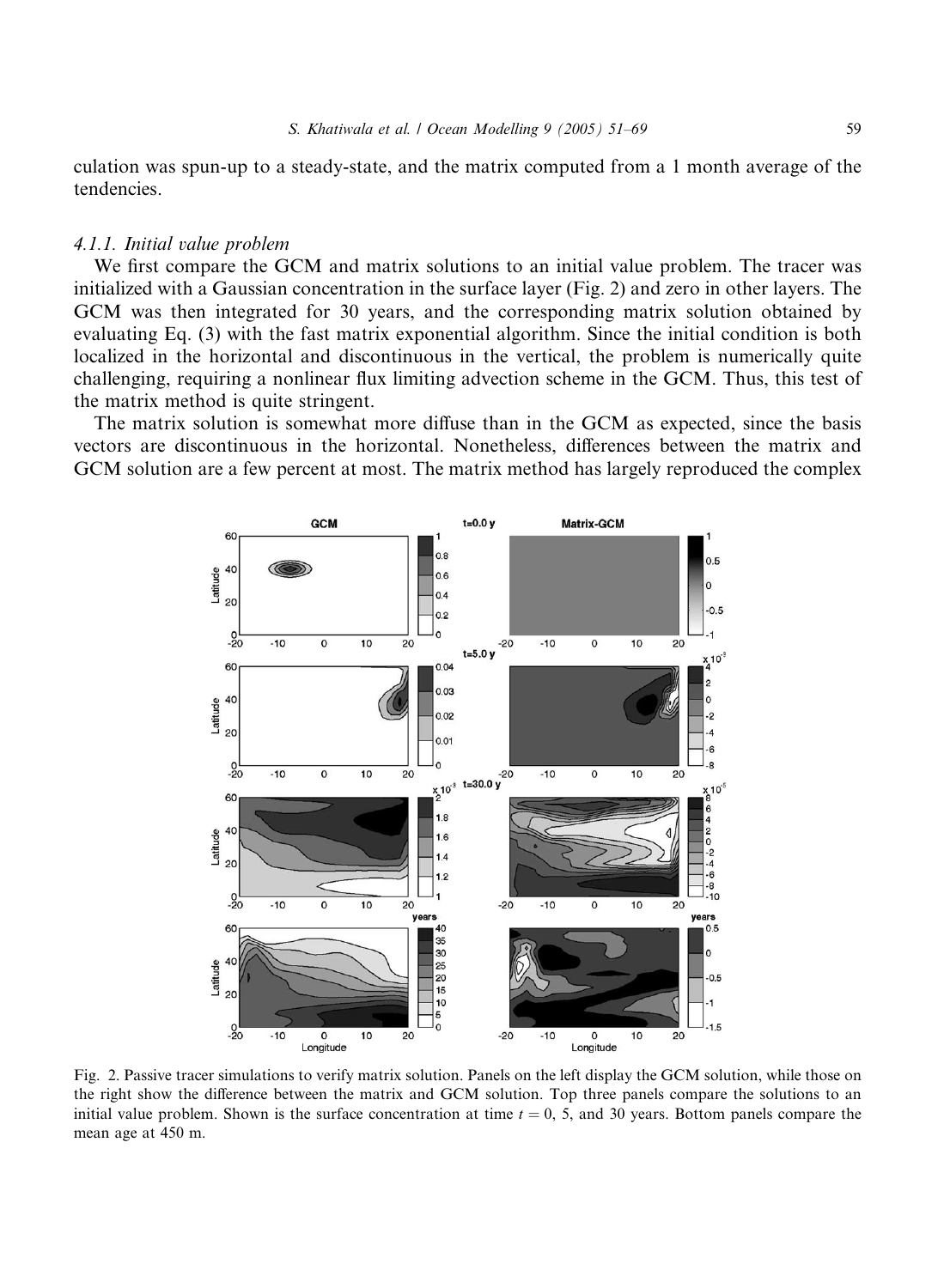3-d transport of the GCM. This is confirmed by simulations of a more conventional passive tracer, the steady-state ideal age or mean age,  $\tau_m$  (e.g., Thiele and Sarmiento, 1990).

The mean age is a frequently computed diagnostic of ocean ventilation. In a conventional GCM, the calculation of  $\tau_m$  requires integrating a tracer with a unit source in the interior and a surface BC of zero concentration to steady-state, an expensive computation even at coarse-resolution. Note that  $\tau_m$  is the solution of

$$
\mathbf{A}_{\mathrm{I}}\boldsymbol{\tau}_{\mathrm{m}}=-1,\tag{4}
$$

where 1 is a vector of "1"s. With our method it may be computed directly. As seen in Fig. 2 (bottom panels) the mean age distributions in the GCM and matrix are in good agreement (the fields here are smoother than the initial value problem). A more detailed discussion of the errors appears below. For now, we simply note that with a linear advection scheme the matrix and GCM give identical results (not shown), since the matrix algorithm captures exactly the GCMs transport.

## 4.1.2. Steady-state circulation and temperature

The matrix also allows us to directly compute steady-state solutions for active tracers such as T and S. In addition, the symmetric and anti-symmetric parts of A contain information about the ''advective'' and ''diffusive'' components, respectively, of the transport. Thus, given A, we can deduce velocity and diffusivity fields. Fig. 3 compares the velocity and steady-state temperature at two levels in the GCM and from the matrix. Note that for the GCM, what is shown is the *Eulerian* velocity, while the matrix solution provides an effective velocity. (The effective velocity is the sum of the Eulerian mean and the ''eddy-induced'' components. In our coarse resolution configuration, the GM eddy parameterization will dominate the later.) The GCM and matrix solutions are again in reasonable agreement. (We do not expect exact agreement, since the GCM uses a different advection scheme and time-stepping procedure for active tracers.)



Fig. 3. Steady-state temperature (contours) and velocity at 450 m (top) and 950 m (bottom). Left column: GCM solution. Right column: difference between matrix and GCM solutions.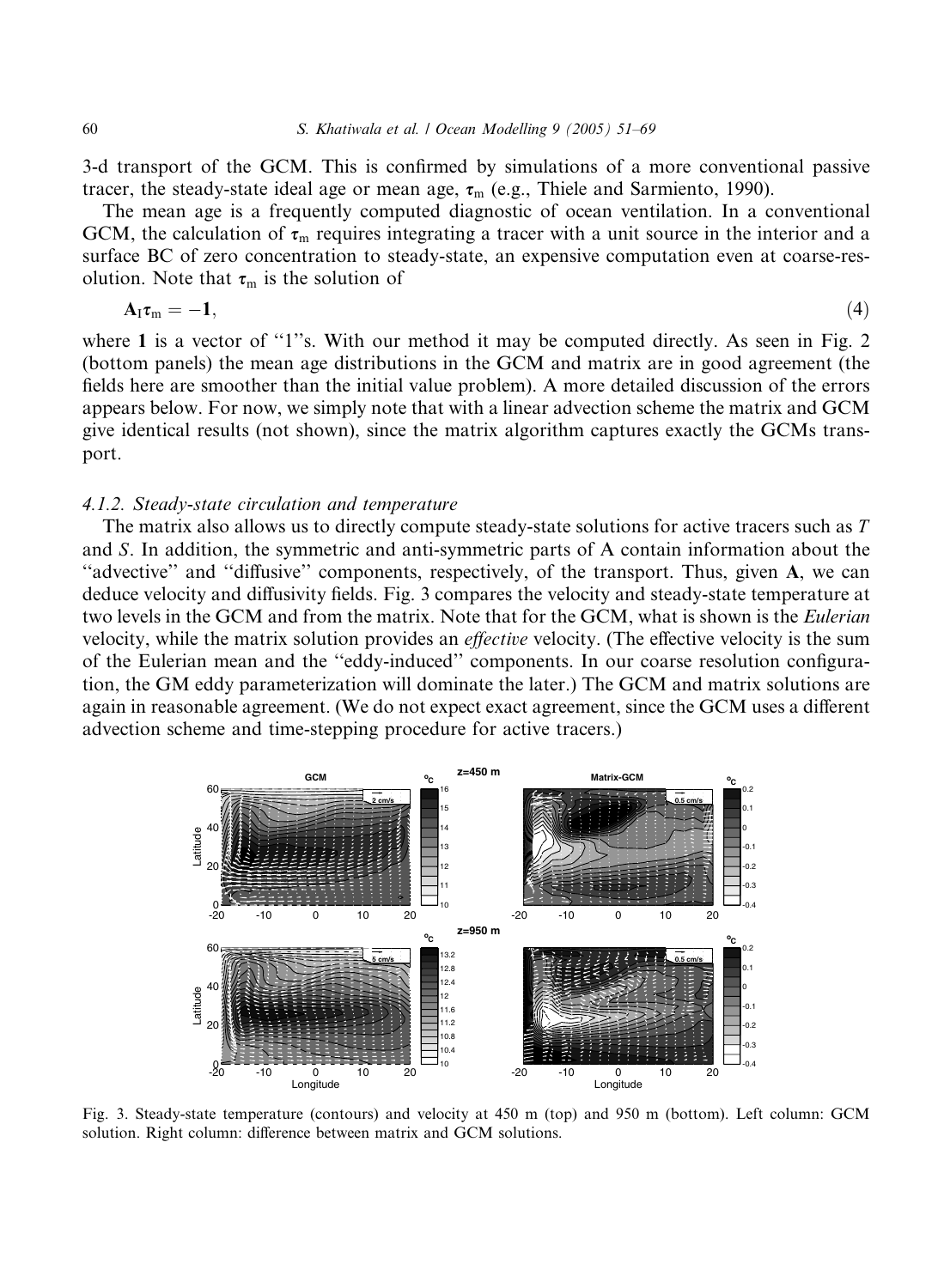## 4.2. Global ocean

As a more realistic test, we present results from a global configuration of the MIT model. The version we use was set up to simulate biogeochemical tracers as part of the Ocean Carbon Model Intercomparison Project (M. Follows, personal communication). The model, with 2.8° resolution and 15 vertical levels, was forced with seasonally varying fluxes of heat, salt, and momentum at the surface. In addition, surface temperature and salinity were restored to the Levitus climatology (Levitus et al., 1998) with a 1 month timescale. The model was integrated for 5000 years until it reached equilibrium. We used the equilibrium state of the model to derive the transport matrix at monthly mean resolution (see Appendix B for further details).

We asserted above that for stationary transport, any linear advection scheme will lead to identical results with the matrix and GCM. To illustrate, we compare the matrix and GCM solutions for the transient ideal age computed using three different advection schemes: a nonlinear, flux limiting scheme (''superbee''), and two linear schemes (1st order upwind and 3-d order upwind biased). The 3-d order scheme (''DST3'') is one of a family of so called ''direct space– time'' methods which perform well even in the presence of sharp gradients. Results are shown in Fig. 4.



Fig. 4. Transient ideal age (after 500 years) in the GCM (left) simulated with different advection schemes (from top to bottom: superbee, upwind, and DST3). The tracer field at 935 m is shown. Panels on the right display the difference between the corresponding matrix solution and the GCM solution.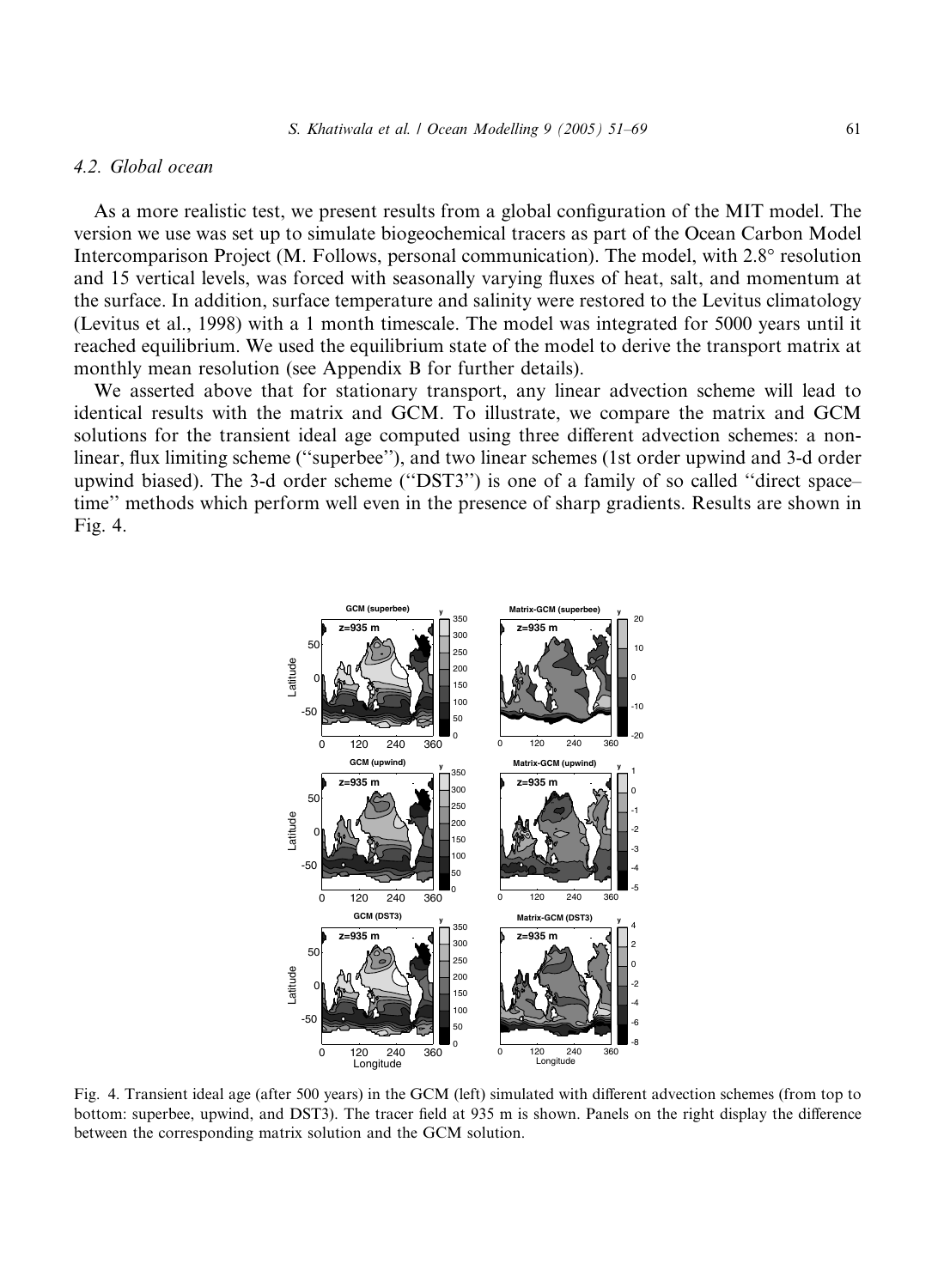In the case of a nonlinear scheme, ages in the matrix solution are on average younger than in the GCM. Because the basis vectors are not smooth in the horizontal, the matrix scheme mimics the diffusive limit of the nonlinear advection scheme, yielding a more diffusive solution. These errors are greatly diminished when a linear scheme is used. (The errors are not zero, however, as we have neglected the seasonal cycle when computing the matrix solution.) While the upwind method is intrinsically more diffusive (middle panels), the DST3 scheme (bottom) does remarkably well, and the solution is practically identical to the superbee solution. (For these relatively "smooth" tracer fields, it is not clear which of these should be considered more "accurate".)

We next compare the steady-state temperature fields in the GCM and the matrix model. The temperature equation in the GCM has the form:

$$
\frac{\partial T}{\partial t} = \mathcal{A}_{GCM}(T) - \lambda (T - T_{\text{Levitus}}) + Q/\rho_0 c_p \Delta z_{\text{sfc}},\tag{5}
$$

where  $\mathscr{A}_{GCM}$  is the transport operator of the GCM, Q the surface heat flux, and  $\lambda$  an inverse timescale ( $\neq 0$  only in the surface layer). To obtain the corresponding matrix solution,  $T_{\text{steady}}$ , we solve

$$
\overline{\mathbf{A}}\mathbf{T}_{\text{steady}} - \lambda(\mathbf{T}_{\text{steady}} - \mathbf{T}_{\text{Levitus}}) + \mathbf{Q}/\rho_o c_p \Delta z_{\text{sfc}} = 0,
$$
\n(6)

where  $\overline{A}$  is the annually averaged transport matrix. (The DST3 advection scheme is used to compute the matrix.) Fig. 5 compares the annual mean temperature in the GCM at 455 and 935 m, with the matrix solution. The maximum error in the matrix solution is  $\approx$  1 °C. The difference between the two solutions may be due to several factors. First, in computing  $T_{\text{steady}}$ , we have ignored the seasonal cycle in boundary conditions and transport. Second, as mentioned above, temperature in the GCM is advected by different advection and time-stepping schemes (2d order centered and Adams–Bashforth, respectively). In the matrix computation we use DST3 and a forward Euler step. The transport operators that appear in the GCM and matrix temperature equations are therefore not identical. It is also possible that the restoring terms in Eqs. (5) and (6)



Fig. 5. Steady-state temperature at 455 m (top) and 935 m (bottom) in the GCM (left) and that based on the transport matrix (right). (The matrix-GCM difference is shown.)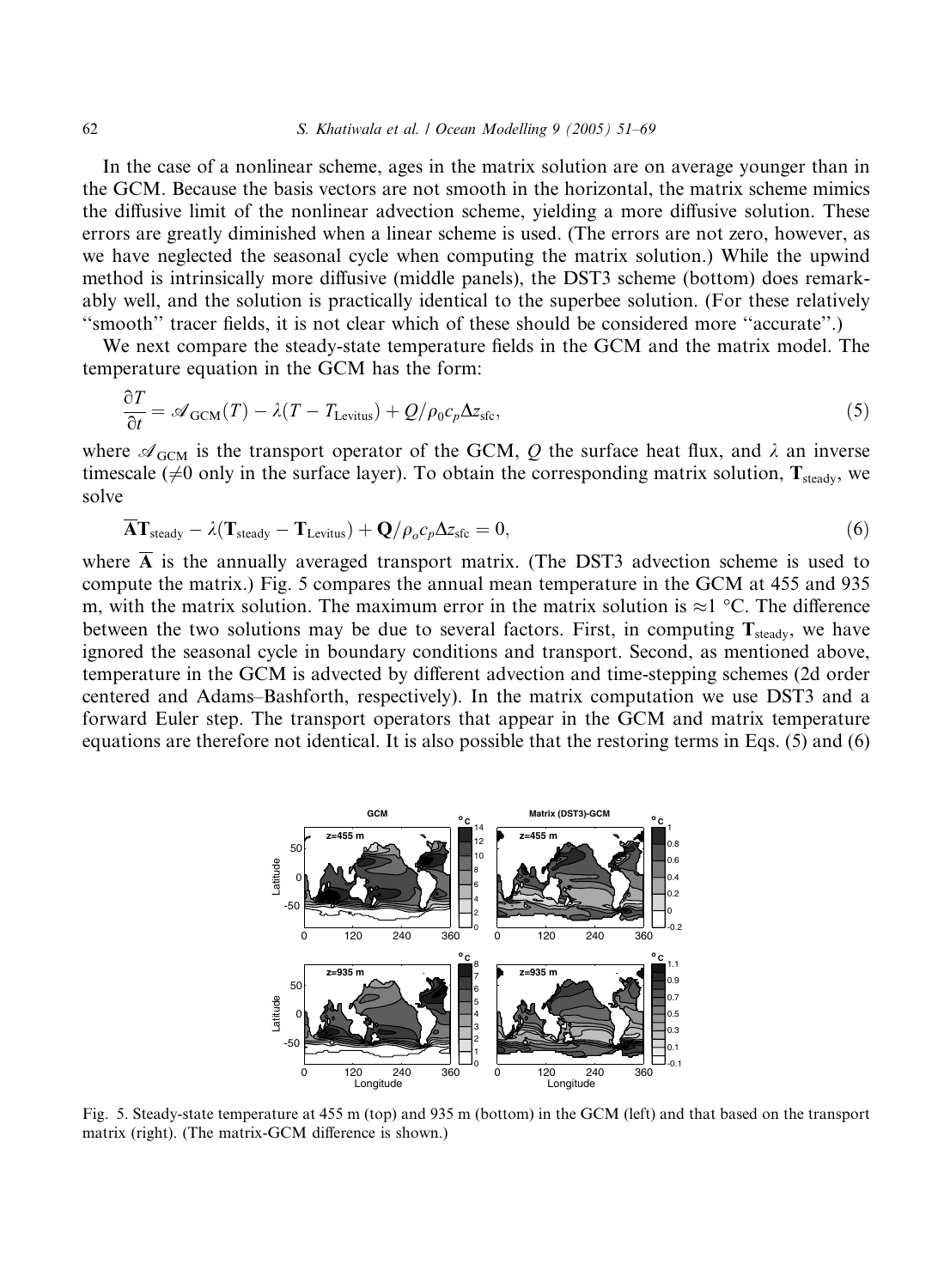may amplify these differences. For many applications, the residual difference may not be insignificant. However, if only an approximate solution is required (as, for example, in the problem of dynamical spin-up discussed below), a difference of this magnitude may not be problematic.

As an additional example, Fig. 6 shows the equilibrium distribution of (natural)  $\Delta^{14}C$  predicted by the matrix model. The equation solved was

$$
\overline{\mathbf{A}}\mathbf{c} - k(\mathbf{c} - 100) - \lambda \mathbf{c} = 0,\tag{7}
$$

where following Toggweiler et al. (1989), c is related to conventional  $\Delta^{14}$ C units, k is an exchange coefficient with a simple wind speed dependence, and  $\lambda$  is the decay constant for <sup>14</sup>C. For comparison, we also show a reconstruction of the  $\Delta^{14}$ C field based on *Levitus T/S* (S. Peacock, personal communication).

We conclude by discussing the eigen-decomposition of the transport matrix. The eigenvalues and eigenvectors of A, which would be difficult to obtain from a GCM, can provide great insight into the timescales of ocean transport (Haine and Hall, 2002). The spectrum of eigenvalues shown in Fig. 7 indicate that the longest ''e-folding'' time scale in this configuration of the MIT model is of O(900 years). The spatial structure of the eigenvector associated with this smallest eigenvalue is displayed in Fig. 8. The largest amplitude is in the north Pacific, with the amplitude in the Atlantic and Southern Ocean close to zero. The interpretation is that anomalies in the north Pacific take the longest to damp out. In fact, the distribution looks quite similar to the ideal age distribution (Fig. 4). (The eigen-decomposition of the boundary propagator shows that the spatial structure of the mean age is heavily weighted toward that of the gravest mode. We thank one of the referee's for pointing this out.) In the vertical, the maximum amplitude is always at mid-depth.

#### 4.3. Accelerated dynamical adjustment

A fundamental computational problem encountered in climate modeling is the slow dynamical adjustment of ocean GCMs. The rate limiting step is the very slow diffusive adjustment of abyssal temperature and salinity fields. The fact that the matrix formulation allows us to directly compute steady-state solutions for the active tracers, suggests a solution to the problem. While Eq. (6) is



Fig. 6. Plots of predicted (left) and observed (right)  $\Delta^{14}$ C at 935 and 1000 m, respectively.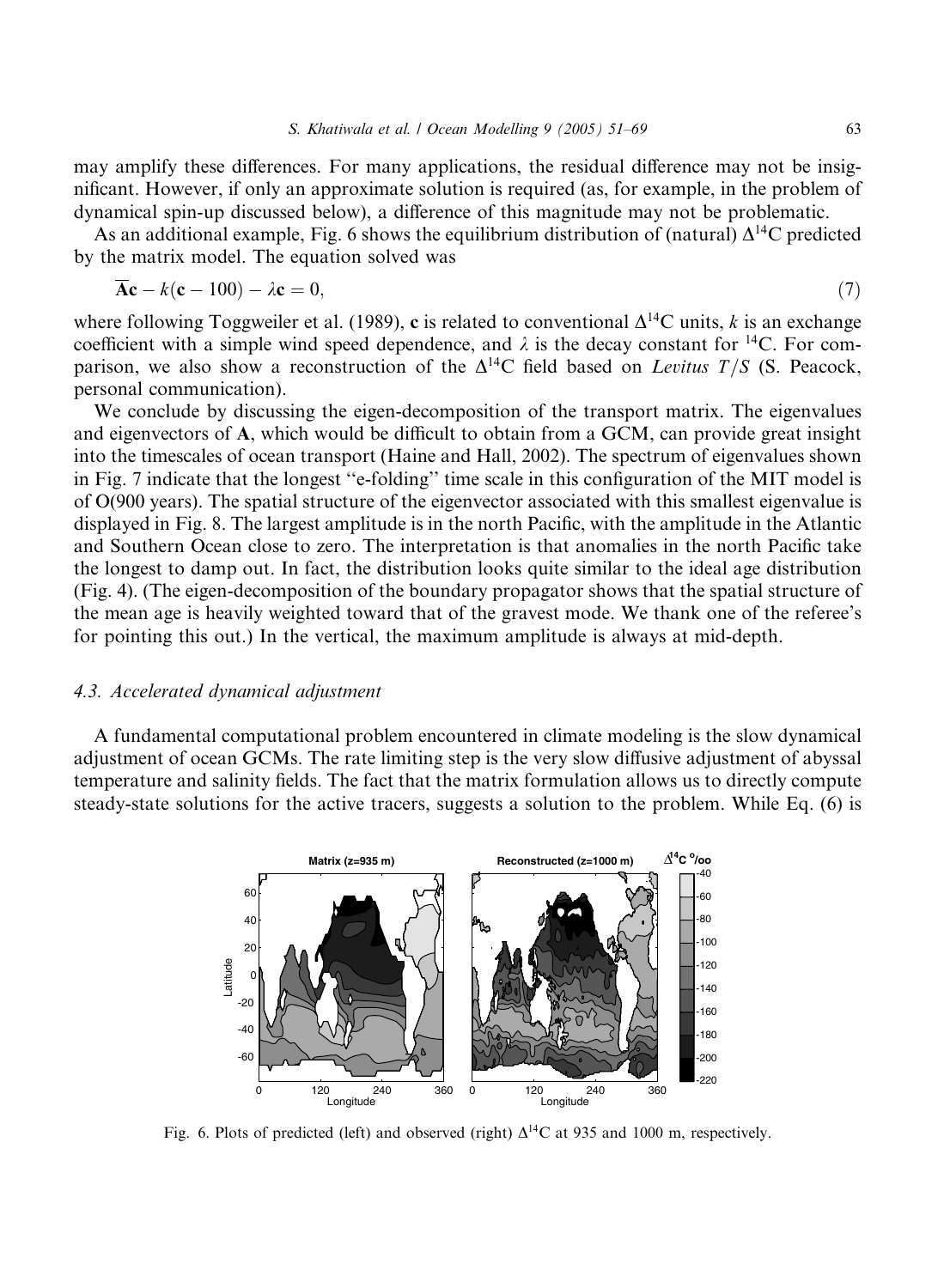

Fig. 7. Spectrum of 20 smallest (by magnitude) eigenvalues of a transport matrix for the global ocean. Plotted are the reciprocal of the real part of the eigenvalues.

strictly valid only if A is computed from an equilibrium circulation, it can still be used to predict an approximate steady-state solution if  $A$  is not stationary. Since the underlying problem is nonlinear, an iterative scheme is called for. A possible algorithm is as follows. Given the instantaneous circulation of the GCM,

- (1) Compute the transport matrix,  $A(t)$ .
- (2) Compute approximate steady-state solutions  $(T_{\text{steady}}, S_{\text{steady}})$  from Eq. (6) (and a similar equation for salinity).
- (3) Initialize the GCM with new  $(T, S)$  fields which are a combination of the existing GCM fields  $(T_{GCM}, S_{GCM})$  and the approximate steady-state solutions.
- (4) Integrate the GCM for a short period. In preliminary experiments we have found that the GCM dynamics geostrophically adjust quite rapidly to the newly imposed density field, as is expected from geostrophic adjustment theory.
- (5) Check for convergence. If the solution has not converged, repeat steps 1–5.

The key step is in combining  $(T_{GCM}, S_{GCM})$  with the approximate solution  $(T_{steady}, S_{steady})$  and this can be done in several ways, such as taking a simple weighted average of the two, or relaxing the GCM  $(T, S)$  fields toward  $(T_{\text{steady}}, S_{\text{steady}})$ . Both the weighting and relaxation timescale could themselves be made state dependent, i.e., adaptive. A third possibility is to use an ''overrelaxation'' method (widely used in the iterative solution of linear equations) to reduce the residual  $(r_T, r_S) \equiv (T_{GCM} - T_{steady}, S_{GCM} - S_{steady})$ . Thus, for example, the GCM temperature at iteration  $n+1$  is predicted by  $T_{GCM}^{n+1} = T_{GCM}^n + \omega r_T$ , where  $\omega$  is the overrelaxation factor. (In simple cases it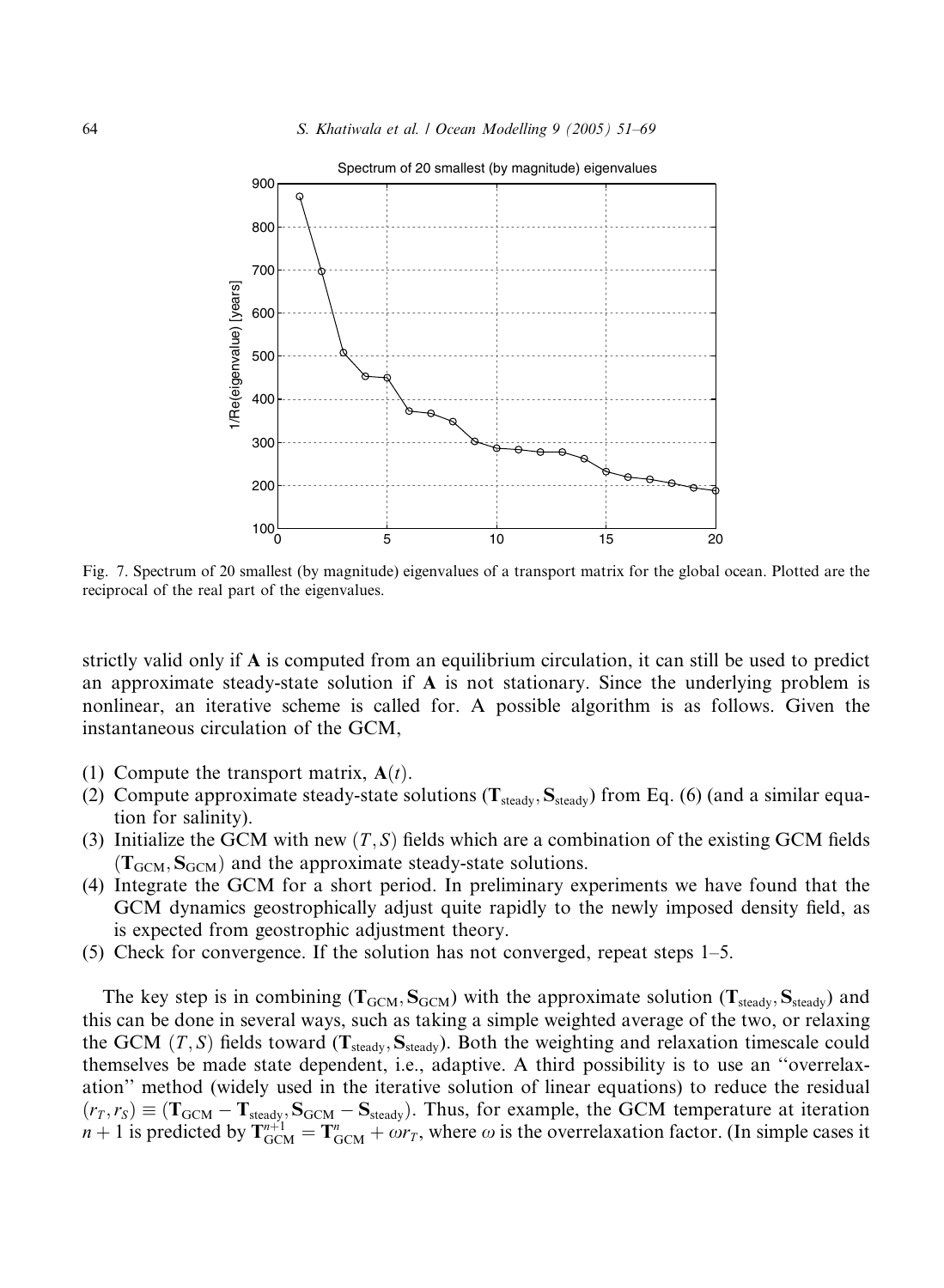

Fig. 8. Structure of ''gravest'' eigenvector of the global transport matrix. Shown is the horizontal structure at 5 depths, and the vertical distribution (bottom right panel) at 4 locations (marked in the bottom left panel).

is possible to calculate an optimal value of  $\omega$ . It is not clear whether the same can be done here, but the theory should provide some guidance in choosing  $\omega$ .) The literature on iterative solution of nonlinear equations is of course vast, and more sophisticated schemes can be developed (e.g., Kelly, 1995). The explicit availability of the linearized operator (the transport matrix  $\bf{A}$ ) is advantageous, since we may then use A or its (incomplete) LU factorization as a ''pre-conditioner'' to speed up convergence.

To illustrate our ideas, we have applied the overrelaxation method to the ocean sector configuration discussed previously. Fig. 9 shows the temperature at an interior grid point in the GCM. In this simple example, it takes O(100 years) by direct integration to reach equilibrium. By contrast, with an unoptimized implementation of the proposed iterative scheme, it takes less than 5 years to reach the same steady-state. (The matrix was computed 3 times.) The slow, diffusive relaxation of the GCM temperature is greatly accelerated by the matrix method, thus addressing one of the key problems encountered in spinning up global models. Further experimentation is under way to determine the optimum frequency and averaging period for computing the transport matrix, and the applicability of the scheme to seasonally forced, and eddy-resolving, models.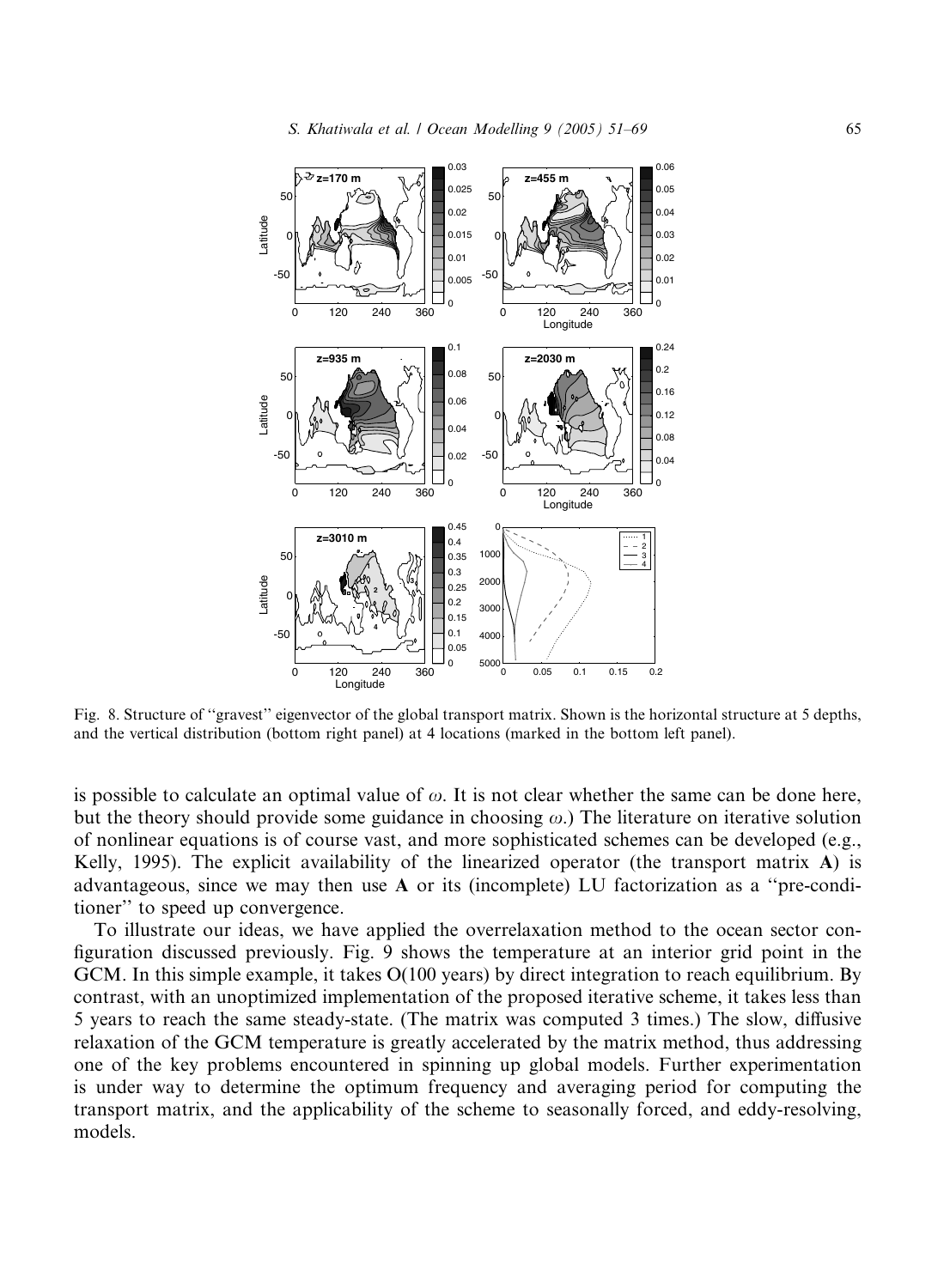

Fig. 9. Example of accelerated spin-up using the matrix approach. Shown is the mid-depth temperature in the GCM and the overrelaxation solution. Inset: expanded view of the initial 20 years.

## 5. Conclusions

We have developed a novel technique, the ''matrix method'', for the accurate and efficient simulation of passive tracers in ocean models. The method is based on capturing the tracer transport of an ocean general circulation model in explicit matrix form. Our motivation is to make simulation of chemical and biological tracers, particularly for paleoclimate research, both convenient and routine. Initial experiments with a global, seasonally forced configuration of the MIT ocean model show that the technique is highly promising, and while some questions of accuracy remain when the method is used with nonlinear advection schemes, it is sufficiently accurate so that simulations performed with it can be compared to data. In addition to efficiently simulating tracers, we have also shown that the method can be used to accelerate the dynamical spin-up of GCMs. These applications of the matrix method should facilitate more effective use of geochemical tracers in addressing a range of oceanographic problems.

#### Acknowledgements

We thank Mick Follows and Stephanie Dutkiewicz for providing us with a spun-up version of the MIT GCM, Monika Kopacz for assistance with implementation of the matrix method in the MIT model, and Synte Peacock for the reconstructed  $\Delta^{14}$ C data shown in Fig. 6. We also thank two anonymous referees for providing useful suggestions to improve the text. SK would like to acknowledge Francois Primeau for information regarding the fast matrix exponential method and the EXPOKIT package. Lamont-Doherty Earth Observatory contribution 6601.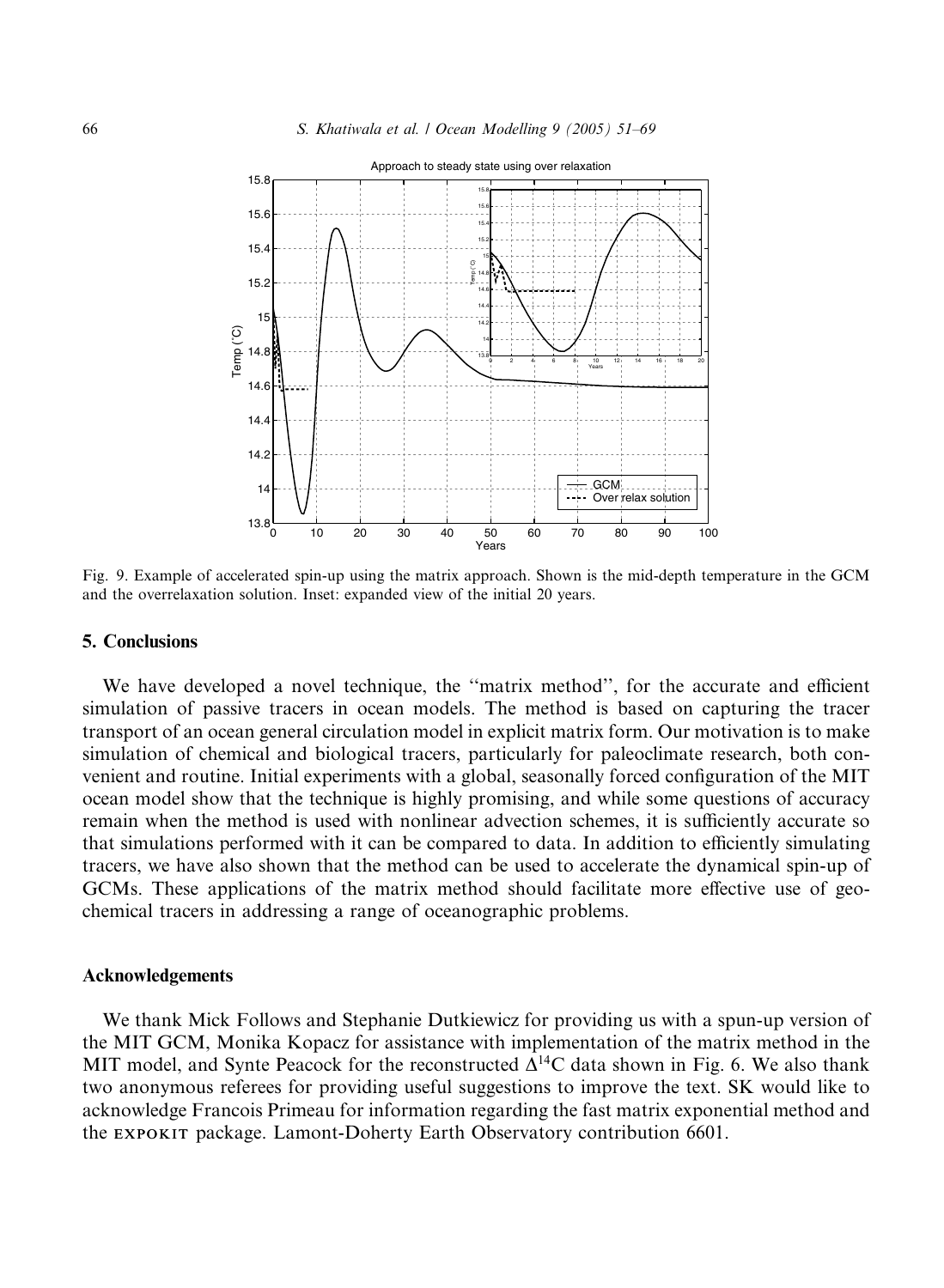## Appendix A. Implementing the matrix algorithm

Here, we discuss some of the practical issues involved in implementing the matrix algorithm described in Section 3.2.

## A.1. Alterations to the GCM code

The primary changes to the GCM involve adding code to:

- Reinitialize the tracer field at each time step.
- Compute and store tracer tendencies.
- Archive the time-averaged tendency.

We note that in some GCMs, the tendency is first computed and the tracer field subsequently updated to the next time step. In those models, the update step could be simply skipped, thus avoiding the overhead associated with reinitialization of the tracer field. However, if an implicit mixing scheme is used, or if a time step is composed of smaller steps (e.g., the Lorenz cycle in the Lamont Ocean Model) then the update/reinitialization steps are unavoidable. Predictor–corrector time-stepping schemes, for example, the Adams–Bashforth scheme available as an option in the MIT model, introduce additional complications because of their use of tendencies at multiple time steps to step forward the tracer field.

## A.2. Pre-processing steps

The matrix algorithm is facilitated by a sequence of preparatory steps:

- Specification of the model (GCM) geometry, including the coordinates and volumes of grid cells, the grid spacing, and the bathymetry. Care must be taken in computing cell volumes to account for partially filled cells. All information is stored in a consistent, GCM-independent format.
- Specification of the matrix model as a mapping from the GCM grid to the matrix grid. The matrix model can be at a coarser resolution than the GCM. Thus, a tracer cell of the matrix model may be composed of several GCM grid cells. (In this case, to correctly map GCM tendencies into matrix elements, the volume fraction of every GCM grid cell which contributes to a matrix cell is also required, and is pre-computed here.)
- Generation of a ''linkage map'' (implemented as a linked list) showing how every grid cell of the matrix model is connected to every other cell. The map takes into account both bathymetry and periodicity.
- Subdivision of the computational domain into nonoverlapping tiles based on the linkage map and the size of the halo.
- Specification of the basis vectors  $(\phi_i)$ . The same basis is used at horizontal locations with the same water depth. For efficiency, the bases and the matrices  $\Phi^{-1}$  are pre-computed.

We have found it convenient to automate the entire procedure through a set of MATLAB scripts which may be transparently used with any GCM. (None of the above steps are specific to a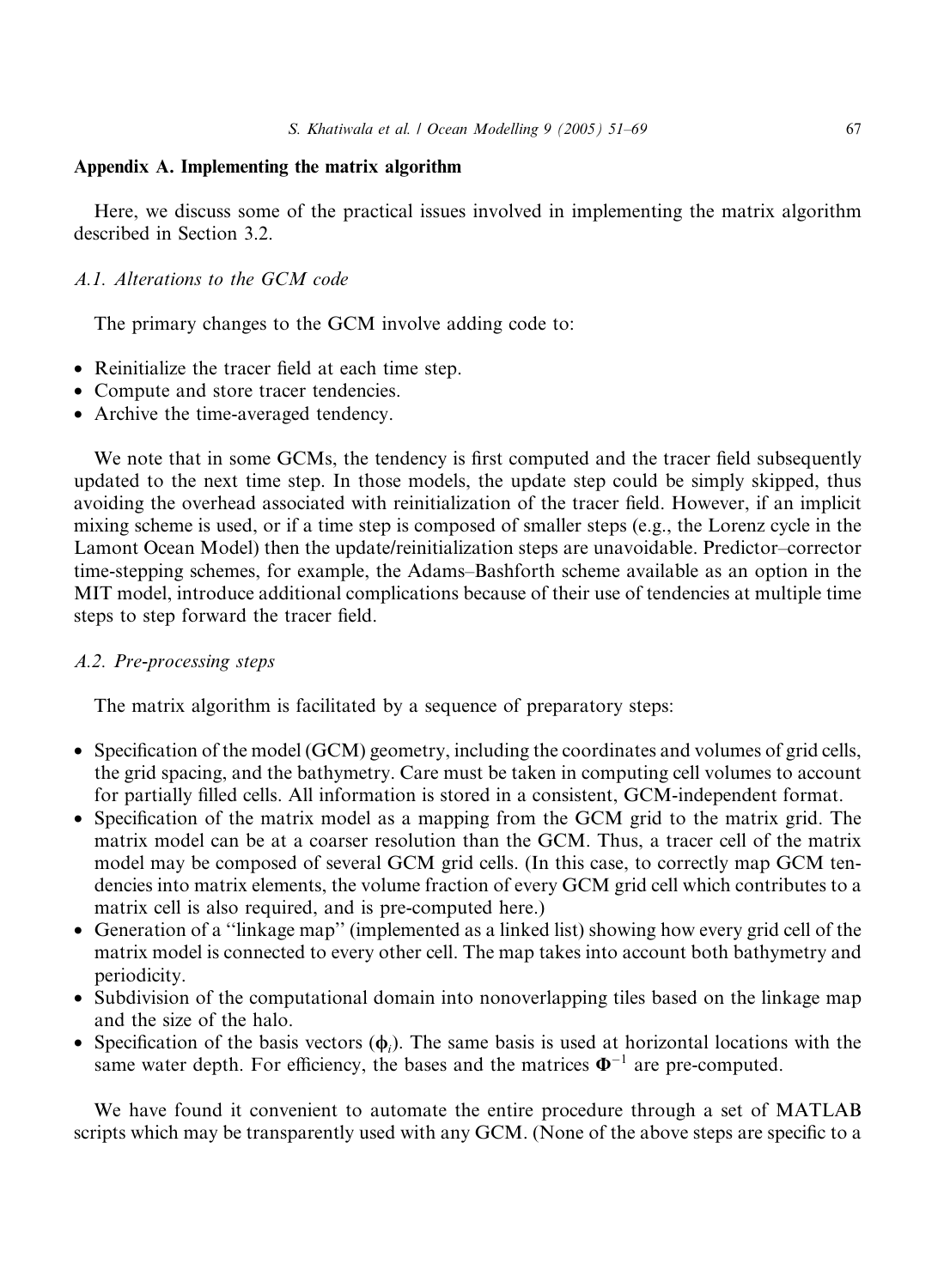particular model code.) As a practical matter, we make extensive use of the various data structures available in MATLAB, including sparse matrices and cell arrays.

## A.3. Matrix calculation

Calculation of the matrix requires the following steps:

- Generating initial conditions (basis vectors) to be read by the GCM.
- Integrating the GCM for specified period and archiving tendency fields.
- Mapping the GCM tendency into matrix elements.

These steps are repeated until all elements of the matrix have been computed. In practice, the entire procedure is scripted. Given a description of the GCM (maximum number of tracers per integration, etc.) and hardware (number of processors/nodes, etc.) configurations, the script automatically distributes the work onto the available processors.

## Appendix B. Calculation of the global transport matrix

Computation of the transport matrix for the global configuration of the MIT model (Section 4.2) required integrating roughly 200 ''tracers''. The domain can be decomposed in the horizontal into 14 sets of nonoverlapping tiles. This, times the number of vertical levels (15), gives a rough count of the number of independent tracers. Each ''tracer'', with initial conditions derived from the basis vectors, was integrated for 1 year, and monthly mean tracers tendencies were archived. (Each run of the GCM carried 15 tracers.) The archived tendency fields were used to derive the transport matrix at monthly mean resolution. The calculation, which took  $\approx$  1 h, was performed on a 20 processor commodity Beowulf cluster.

## **References**

Aumont, O., Orr, J.C., Jamous, D., Monfray, P., Marti, O., Madec, G., 1998. A degradation approach to accelerate simulations to steady state in a 3-D tracer transport model of the global ocean. Clim. Dyn. 14, 101–116.

Bryan, K., 1984. Accelerating the convergence to equilibrium of ocean-climate models. J. Phys. Oceanogr. 14, 666–873. Bryan, K., Lewis, L.J., 1979. A water mass model of the World Ocean. J. Geophys. Res. 84, 2503–2517.

Danabasoglu, G., McWilliams, J.C., Large, W.G., 1996. Approach to equilibrium in accelerated global oceanic models. J. Clim. 9, 1092–1110.

England, M.H., Maier-Reimer, E., 2001. Using chemical tracers to assess ocean models. Rev. Geophys. 39, 29–70.

Gent, P.R., McWilliams, J.C., 1990. Isopycnal mixing in ocean circulation models. J. Phys. Oceanogr. 20, 150–155.

Giering, R., Kaminski, T., 1998. Recipes for adjoint code generation. ACM Trans. Math. Software 24, 437–474.

- Haine, T.W.M., Hall, T.M., 2002. A generalized transport theory: water–mass composition and age. J. Phys. Oceanogr. 32, 1932–1946.
- Holzer, M., Hall, T.M., 2000. Transit-time and tracer-age distributions in geophysical flows. J. Atmos. Sci. 57, 3539– 3558.
- Huang, R., Pedlosky, J., 2002. On aliasing Rossby waves induced by asynchronous time stepping. Ocean Model. 5, 65–76.